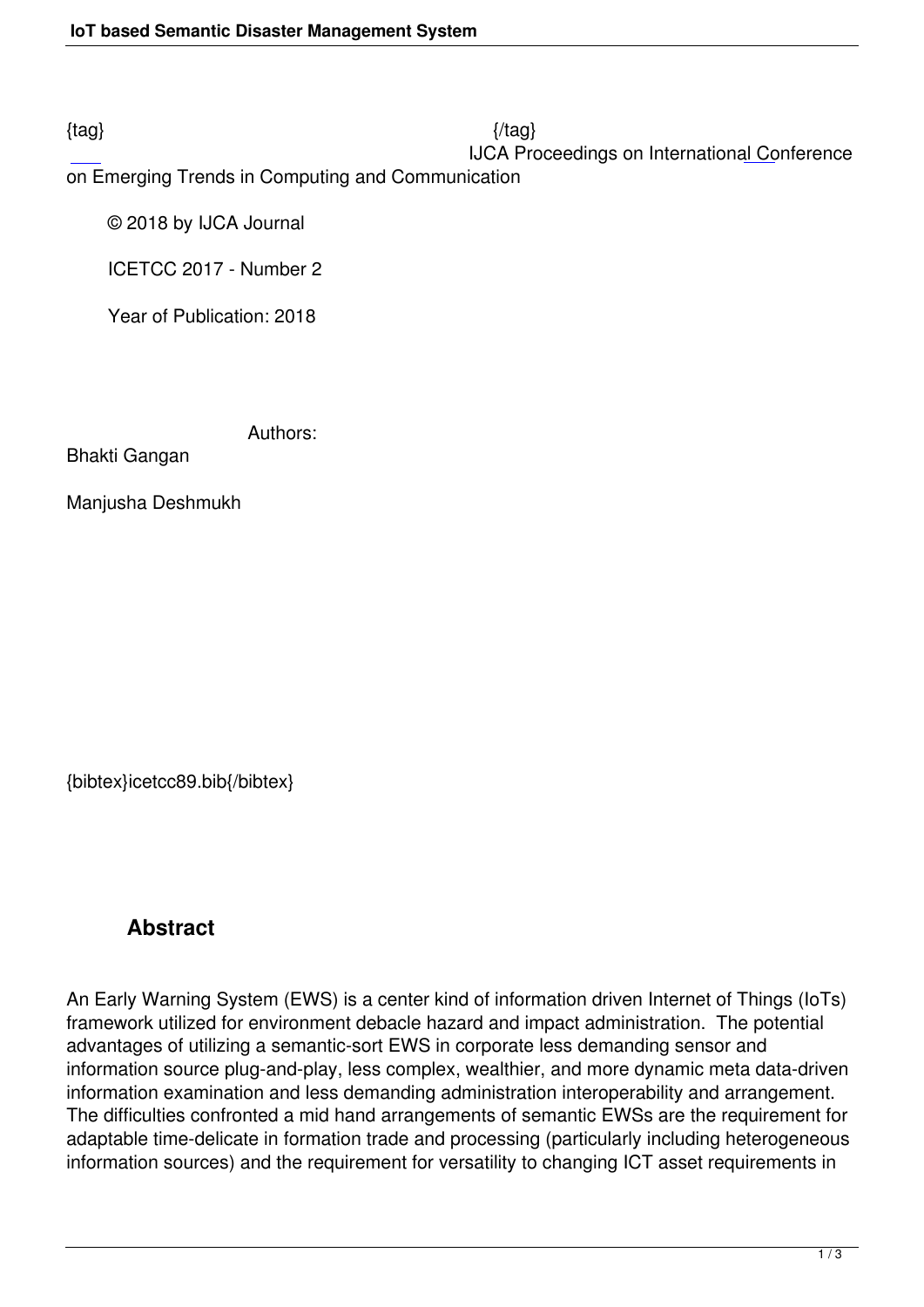emergency zones. We show a novel IoT EWS framework structure that addresses these difficulties, based upon a multi semantic representation demonstrate. We utilize light weight semantics for metadata to upgrade rich sensor information procurement. We utilize heavy weight semantics for top level W3C Web Ontology Language philosophy models portraying multi leveled learning bases and semantically determined choice support and work process arrangement. This approach is approved through deciding both frame works related measurements and a contextual investigation including a propelled model arrangement of the semantic EWS, coordinated with a existing EWS.

# **Refer**

#### **ences**

D. L. McGuinness, ' ' Ontologies come of age, ' ' in Spinning the Semantic Web: Bringing the World Wide Web to Its Full Potential, D. Fensel, J. Hendler, H. Lieberman, and W. Wahlster, Eds. New York, NY, USA: MIT Press, 2003, pp. 171–196.

J. Davies, ' ' Lightweight ontologies, ' ' in Theory and Applications of Ontology: Computer Applications, R. Poli, M. Healy, and A. Kameas, Eds. Amsterdam, The Netherlands: Springer-Verlag,2010, pp. 197–229.

S. Poslad, ' ' Intelligent systems (IS), ' ' in Ubiquitous Computing: Smart Devices, Environments and Interactions. Chichester, U. K. : Wiley, 2009, pp. 263–268.

L. P. Kaelbling, & apos; & apos; A situated-automata approach to the design of embedded agents, & apos; & apos; ACM SIGART Bull., vol. 2, no. 4, pp. 85–88, 1991.

P. Barnaghi, A. Sheth, and C. Henson, &apos: &apos: From data to actionable knowledge: Big data challenges in the Web of Things' ' IEEE Intell. Syst., vol. 28, no. 6, pp. 6–11, Nov. /Dec. 2013.

C. Bizer, P. Boncz, M. L. Brodie, and O. Erling, ' ' The meaningful use of big data: Four perspectives—Four challenges,'' ACM SIGMOD Rec., vol. 40, no. 4, pp. 56–60, 2011.

B. Balisetal., & apos: & apos: The urban flood common information space for early warning systems, & apos; & apos; in Proc. Int. Conf. Comput. Sci. (ICCS), vol. 4. 2011, pp. 96–105.

M. Lendholt and M. Hammitzsch, &apos: &apos: Generic information logistics for early warning systems, & apos; & apos; in Proc. 8th Int. Conf. Inf. Syst. Crisis Response Manage., 2011.

C. Arnhardtetal., ' ' Sensor based Landslide Early Warning SystemSLEWS. Development of a geoservice infrastructure as basis for early warning systems for landslides by integration of real-time sensors, & apos; & apos; Geotechnologien science report, vol. 10, pp. 75–88, 2007.

F. Fiedrich and P. Burghardt, ' ' Agent-based systems for disaster management, & apos; & apos; Commun. ACM, vol. 50, no. 3, pp. 41–42, 2007.

> **Index Terms**  Computer Science **Information** Science